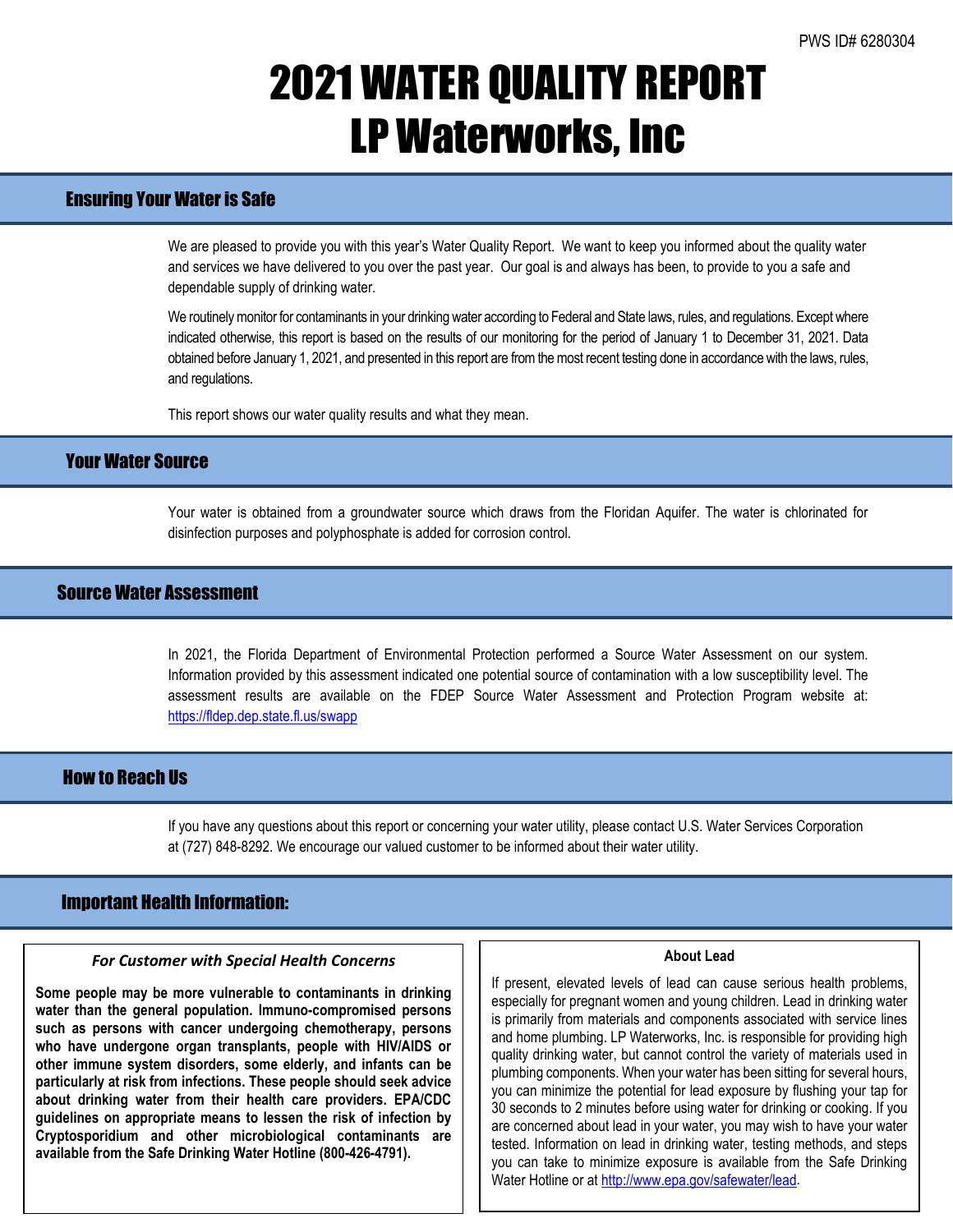# 2021 WATER QUALITY REPORT LP Waterworks, Inc

## About Your Drinking Water

### **ADDITIONAL HEALTH INFORMATION**

The sources of drinking water (both tap water and bottled water) include rivers, lakes, streams, ponds, reservoirs, springs, and wells. As water travels over the surface of the land or through the ground, it dissolves naturally occurring minerals and, in some cases, radioactive material, and can pick up substances resulting from the presence of animals or from human activity. Contaminants that may be present in source water include:

**(A) Microbial contaminants**, such as viruses and bacteria, which may come from sewage treatment plants, septic systems, agricultural livestock operations, and wildlife.

**(B) Inorganic contaminants**, such as salts and metals, which can be naturally occurring or result from urban stormwater runoff, industrial or domestic wastewater discharges, oil and gas production, mining, or farming.

**(C) Pesticides and herbicides**, which may come from a variety of sources such as agriculture, urban stormwater runoff, and residential uses.

**(D) Organic chemical contaminants**, including synthetic and volatile organic chemicals, which are by-products of industrial processes and petroleum production, and can also come from gas stations, urban stormwater runoff, and septic systems.

**(E) Radioactive contaminants**, which can be naturally occurring or be the result of oil and gas production and mining activities.

In order to ensure that tap water is safe to drink, the EPA prescribes regulations which limit the amount of certain contaminants in water provided by public water systems. The Food and Drug Administration (FDA) regulations establish limits for contaminants in bottled water which must provide the same protection for public health.

Drinking water, including bottled water, may reasonably be expected to contain at least small amounts of some contaminants. The presence of contaminants does not necessarily indicate that the water poses a health risk. More information about contaminants and potential health effects can be obtained by calling the **Environmental Protection Agency's Safe Drinking Water Hotline at 1-800-426-4791**.

### **HOW TO READ THE TABLE**

In the table accompanying this report you may find unfamiliar terms and abbreviations. The following definitions are provided to assist you with understanding the report.

#### **Important Definitions:**

- **Maximum Contaminant Level or MCL:** The highest level of a contaminant that is allowed in drinking water. MCLs are set as close to the MCLGs as feasible using the best available treatment technology.
- **Maximum Contaminant Level Goal or MCLG:** The level of a contaminant in drinking water bellow which there is no known or expected risk to health. MCLGs allow for a margin of safety.
- Action Level or AL: The concentration of a contaminant which, if exceeded, triggers treatment or other requirements that a water system must follow.
- **Maximum Residual Disinfectant Level or MRDL:** The highest level of a disinfectant allowed in drinking water. There is convincing evidence that addition of a disinfectant is necessary for control of microbial contaminants.
- **Maximum Residual Disinfectant Level Goal or MRDLG:** The level of a drinking water disinfectant below which there is no known or expected risk to health. MRDLGs do not reflect the benefits of the use of disinfectants to control microbial contaminants.
- **ND:** Means not detected and indicates that the substance was not found by laboratory analysis.
- **Parts per Billion (ppb) or Micrograms per Liter (μg/l):** One part by weight of analyte to 1 billion parts by weight of the water sample.
- **Parts per Million (ppm) or Milligrams per Liter (mg/l):** One part by weight of analyte to 1 million parts by weight of the water sample..
- **Treatment Technique:** A required process to reduce the level of a contaminant in drinking water.